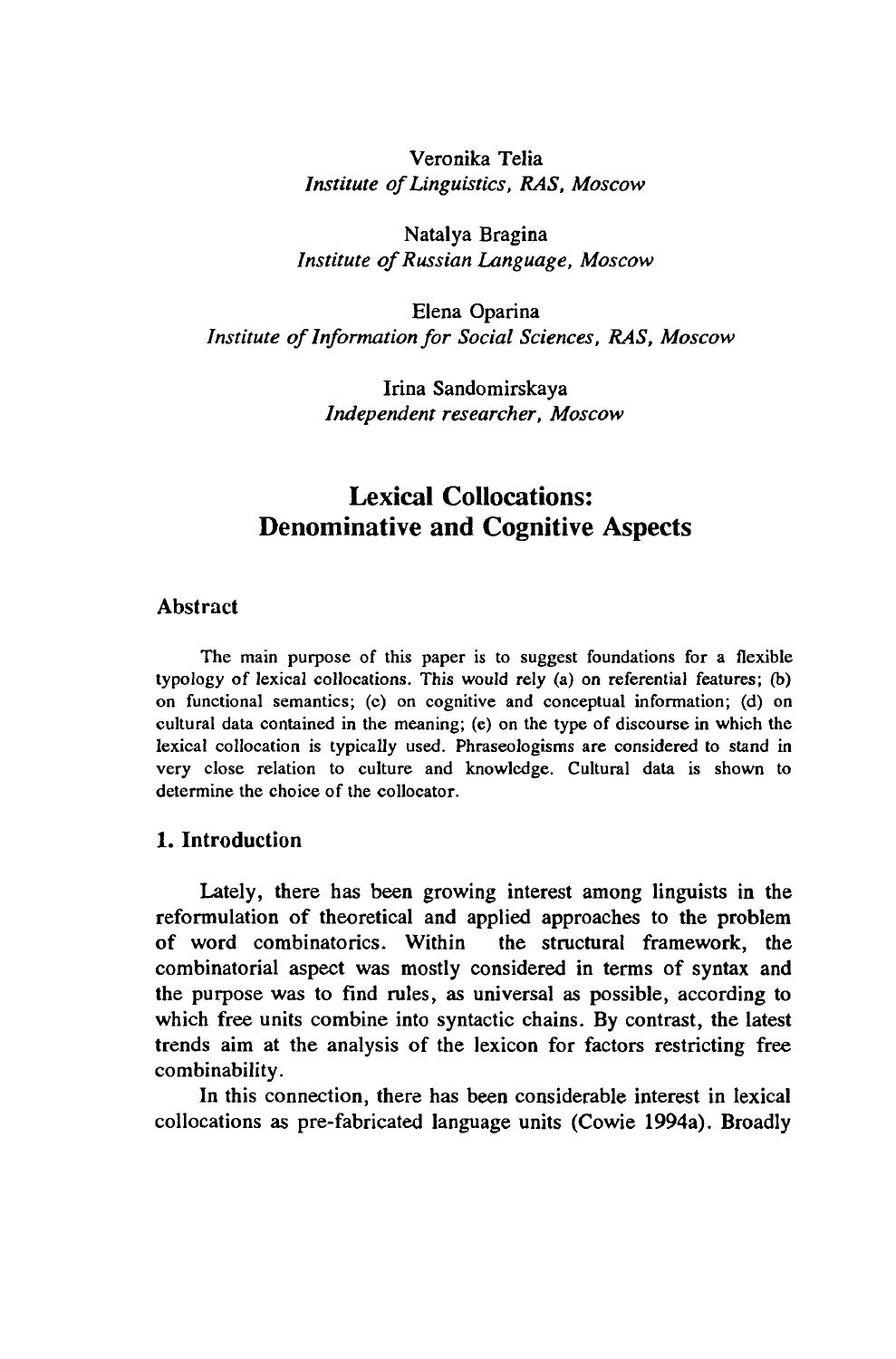speaking, differentiation between collocation and co-location (Knowls 1994) implies combinatorial effects that are derived from meaning potential, linguistically relevant aspects of meaning being gradually expanded to include many facts previously neglected as "extralinguistic". For instance, the correlation between combinatorial language units and linguistic world picture, including cultural connotations (a domain practically unexplored by language theory) seems to be a highly promising direction of research.

Another aspect of the problem is the definition of the position of lexical collocation with respect to the rest of the phraseological corpus and with respect to free word combinations. To draw a demarcation line means to work out a typology of lexical collocations (see Cowie 1994b for a comparative analysis of respective classification approaches in Western linguistics and in Russian phraseology).

However, a unified typology of lexical collocations seems a difficult task at present. The main reason is that quite different foundations have been suggested by different authors for the isolation and classification of lexical collocations. Instead of a typological paradigm which rigidly divides the corpus into classes, we prefer a flexible multi-dimensional net of typological motivations which would result in an "and/or" classification, not necessarily leading to the formation of classes. In fact, this would be a polymodal classification of types of relationship that exist between the base and the collocator. Such a flexible system is believed to be useful in relieving lexicographers of the notorious phraseological margin which is full of "occasional" word combinations traditionally referred to as "usage peculiarities".

For better understanding, the terms "base" and "collocator" will be used as suggested in Hausmann (1985) and adopted in Western lexicography.

### **2. Lexical collocations: a nominative point of view**

**In** the Anglo-Saxon tradition, the greatest emphasis is put on the syntactic aspect of lexical collocations, with further division into substantive, verbal, adjectival and adverbial phrases. Indeed, this division is the first step in lexicographic presentation; see, for instance, Morkovkin (1978), though in Benson (1989) semantic information is included in a syntactical classification of collocations as an additional parameter. However, classification by surface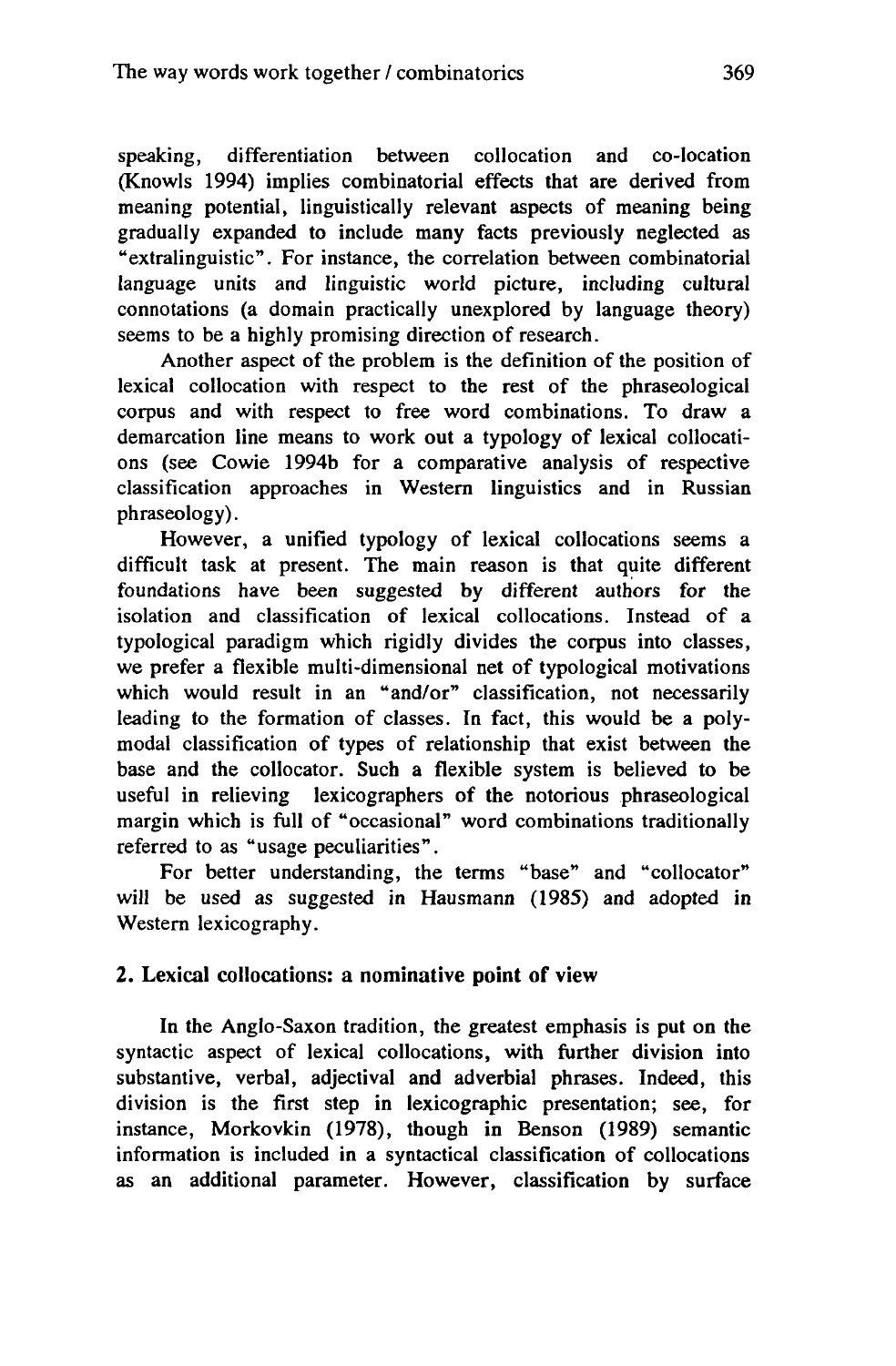structure is often hindered by its basic contradiction with deep semantics. Hidden predicates in paccber/3akar Kyjibrypbi have no verbal counterparts, and no solution can be found at the surface level of the phrase. Surface syntax is a very important parameter of classification, but when applied on its own it leaves the usage margin too wide.

In the structural perspective a lexical collocation is a case of "excessive" linguistic expression (at best they are viewed as "stylistic" means, as in Bally (1961), but they are more often referred to the idiosyncratic domain of usage). On the other hand, in terms of the theory of naming, such language units can be interpreted as a way of implementing "linguo-creative order" (B.A. Serebrennikov). In fact, in the Russian language they serve to compensate for the shortage of morphological word- and form-building means (the Future Tense of  $\text{no}$   $\text{6}$   $\text{6}$   $\text{6}$   $\text{6}$   $\text{6}$   $\text{6}$   $\text{6}$   $\text{6}$   $\text{6}$   $\text{6}$   $\text{6}$   $\text{6}$   $\text{6}$   $\text{6}$   $\text{6}$   $\text{6}$   $\text{6}$   $\text{6}$   $\text{6}$   $\text{6}$   $\text{6}$   $\text{$  $\pi$ no $\sigma$ e $\pi$ y  $\rightarrow$  is best expressed through a collocation; so is an aspectual meaning of  $\text{nomorat } \sim$  0Ka3aTb  $\text{nomoutb}$ , etc.) As for lexical collocations with abstract nouns, they assume full responsibility for form- and word-building, since traditional morphological means of derivation are not used here.

In the Russian tradition of naming theory, V. Vinogradov proposed the theory of bound meaning (the dependence between the semantics of the base and the choice of the collocator). A classification of phraseological units based on the degree of "boundness" (semantic cohesion) was widely adopted in Soviet linguistics. In general, "bound" meaning is described as (a) producing functional dependence between the base and the collocator; (b) involving semantic transposition of the collocates (c) serving as a special form-building and derivative mechanism (Telia 1981, 1986).

The fact that bound meaning stands in a functional relation to the meaning of the base was shown with greatest clarity in the Meaning  $\langle = \rangle$  Text model by A.K. Zholkovski and I.A. Mel'chuk (Mel'chuk, Zholkovski 1984; Apresyan 1974). The theory describes bound meaning in terms of lexical functions and represents lexical collocations as organized around the key word (the base) which is semantically dominant.

The same dependence was also noted by V.G. Gak (Gak 1972): the connection between the meaning of the base and the choice of the collocator is described in terms of "categorial senses" - certain configurations of meaning (like 'initial/final stage of an active / passive action', etc.). Such "categorial senses" and similar pheno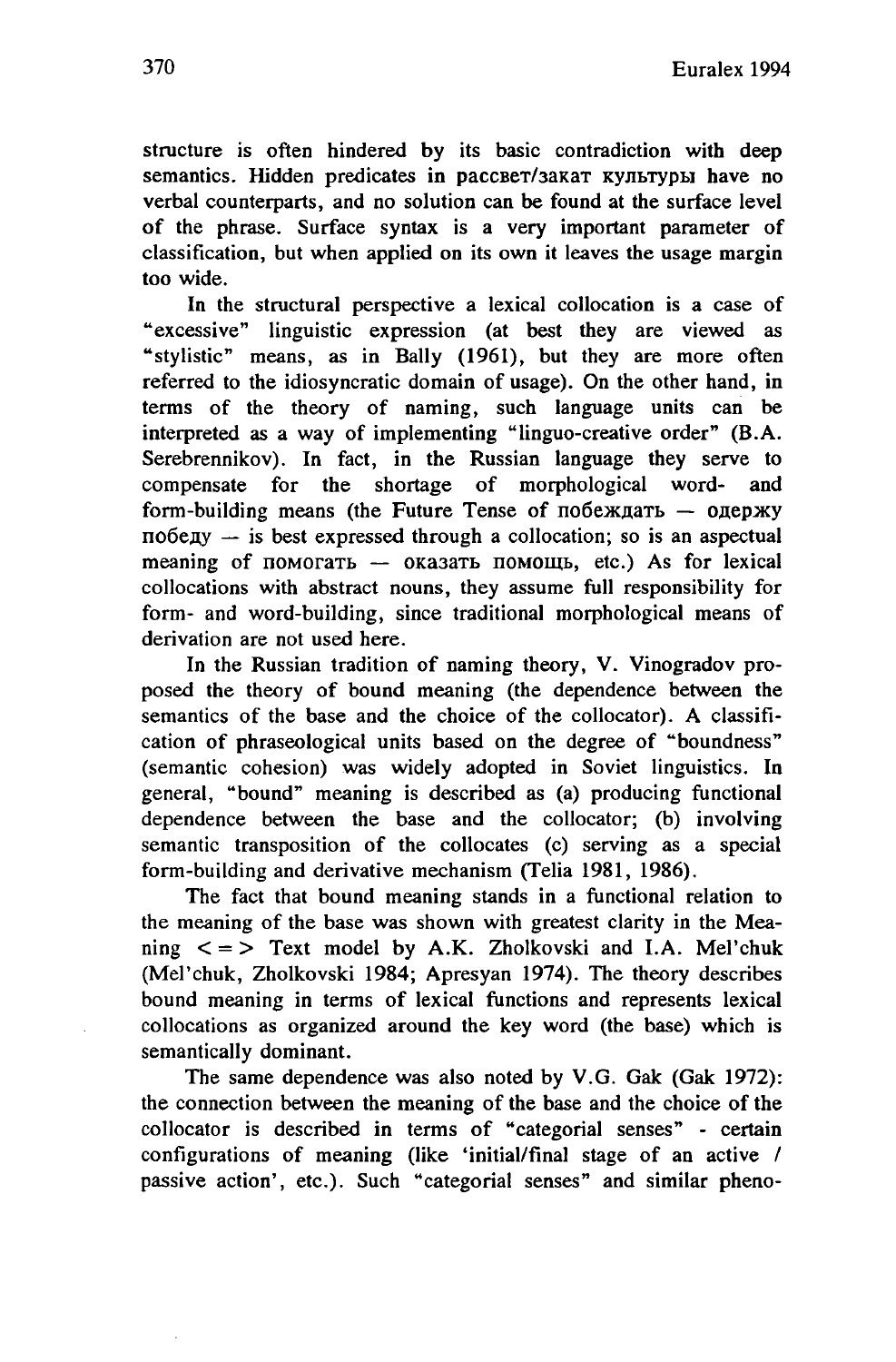mena (which can be treated, though with caution, as depth semantic counterparts of Melchuk's lexical functions) suggest that the motivation lies at a deeper level of meaning, and its analysis should start at the depth levels of semantics and conceptual meaning.

As mentioned above, a cornerstone of "bound" meaning is semantic transposition: metaphor (or another trope) is used to name a semantic parameter contained in the meaning of the base (Telia 1986). A tropeic mechanism is engaged in the formation of collocation in the following way: for example, the Russian word *zav'azat'* (to tie up) began to be used to denote the initial stage of friendship *{zav'azat' druzhbu),* because the primary meaning of the verb ('to fasten [a rope] by connecting its ends and tying them into a knot') "fits" the meaning of the base *druzhba* in its semantic parameter 'mutual connection between two or more people' (cf. *uzydruzhby,* lit.: links of friendship, in the meaning of 'lasting and mature relationship between friends', *razorvat' druzhbu,* lit.: to break [tear] up friendship, in the meaning 'to terminate friendship', where the same semantic connection by association is implemented by means of a word combination).

In fact, the meaning of the base together with respective functional relations can be described in terms of frames, with such frame parameters as:

- (a) aspectual ones *(obretat', khranit', teriat' nadezhdu; nadezhdy lopnuli; nadezhdavernulas ' vozrodilas', umerla);* (b) qualitative and quantitative parameters *(robkaia nadezhda, slabayanadezhda,* etc).;
- (c) parameters pertaining to the subject's involved in the situation *(rab strastei, zhertva obmand);*
- (d) instrumentative parameters *(ruka sud'by, perst sud'by;*
- (e) locative parameters *(epicentr bor'by, glubina stradania)* and other categories of parameters that are comparable to Fillmore's depths cases;
- (f) parameters that indicate singularity or multitude *(luch nadezhdy, vorokh novostei,*etc).

### **3. Semantic** vs. **conceptual: a cognitive approach to lexical** collocations

As has been shown above, semantic analysis of lexical collocations is useful as it produces a system of parameters to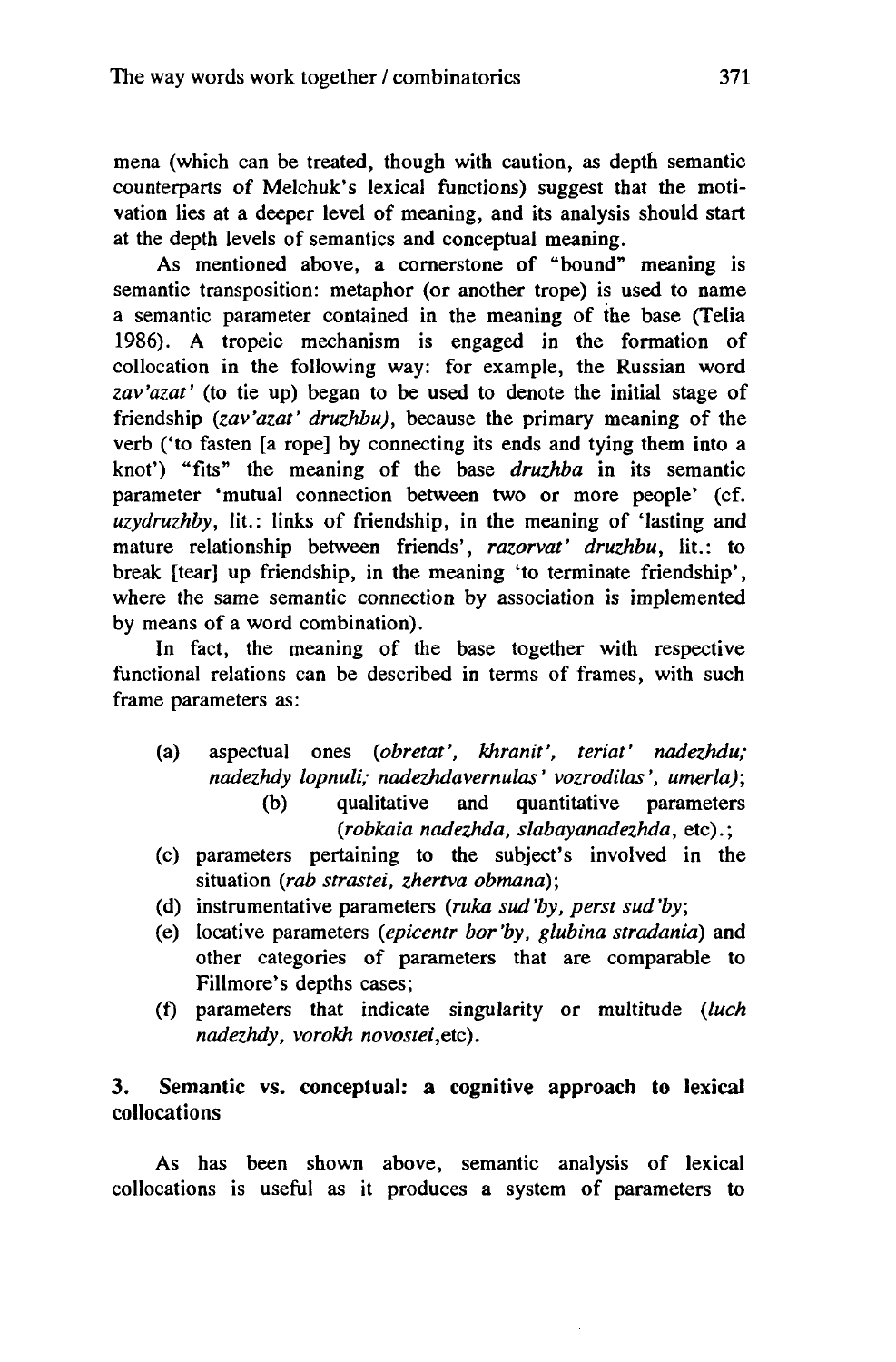describe the frame of meaning. This is a very important stage in lexicographic representation but in fact it gives no insight into the motivation that controls the choice of a specific collocator to match a specific base. Frame semantics cannot explain the difference between free word combinations like xopoming xapaktep and nnoxas Hamath, on the one hand, and their transposed "synonyms" золотой/ангельский характер and короткая/девичья память (lexical collocations), on the other hand. Additional conceptual information must be employed to differentiate between these forms.

An insight into conceptualization could be gained if metaphors were subjected to literal decoding and further analyzed on a cognitive basis. We treat metaphor as a most significant mechanism of conceptualization meaning generation. Deconstructing a metaphor, we can gain access to cultural data involved in conceptualization and to the world picture that is shared by all members of a language community and reflected in its linguistic signs.

In short, the role of metaphor can be described as knowledge acquisition through the Als Ob principle which is the mode to assimilate new experience to already existing patterns, on the basis of analogy. As metaphor is the linguistic expression of this process, it is worthwhile considering metaphorical (figurative) linguistic meaning to be a bridge between the world of concepts and the world of semantics. Thus, a cognitive approach to lexical collocations becomes possible due to the presence of metaphor, this principal linguo-creative mechanism, in the structure of meaning.

In fact, the crucial point is the mode of knowledge acquisition and processing. Here, we are dealing with culture- and language-specific knowledge encoded in linguistic signs and representing what Weisgerber called *Weltansight* (Weisgerber 1929). The knowledge of cultural linguistic codes, or cultural linguistic competence, is a condition sine qua non for the interpretation of lexical collocations.

The present authors suggest the following modes of acquisition of cultural data in lexical collocations:

- (1) cultural connotation;
- (2) cultural seme;
- (3) cultural background;
- (4) cultural concept.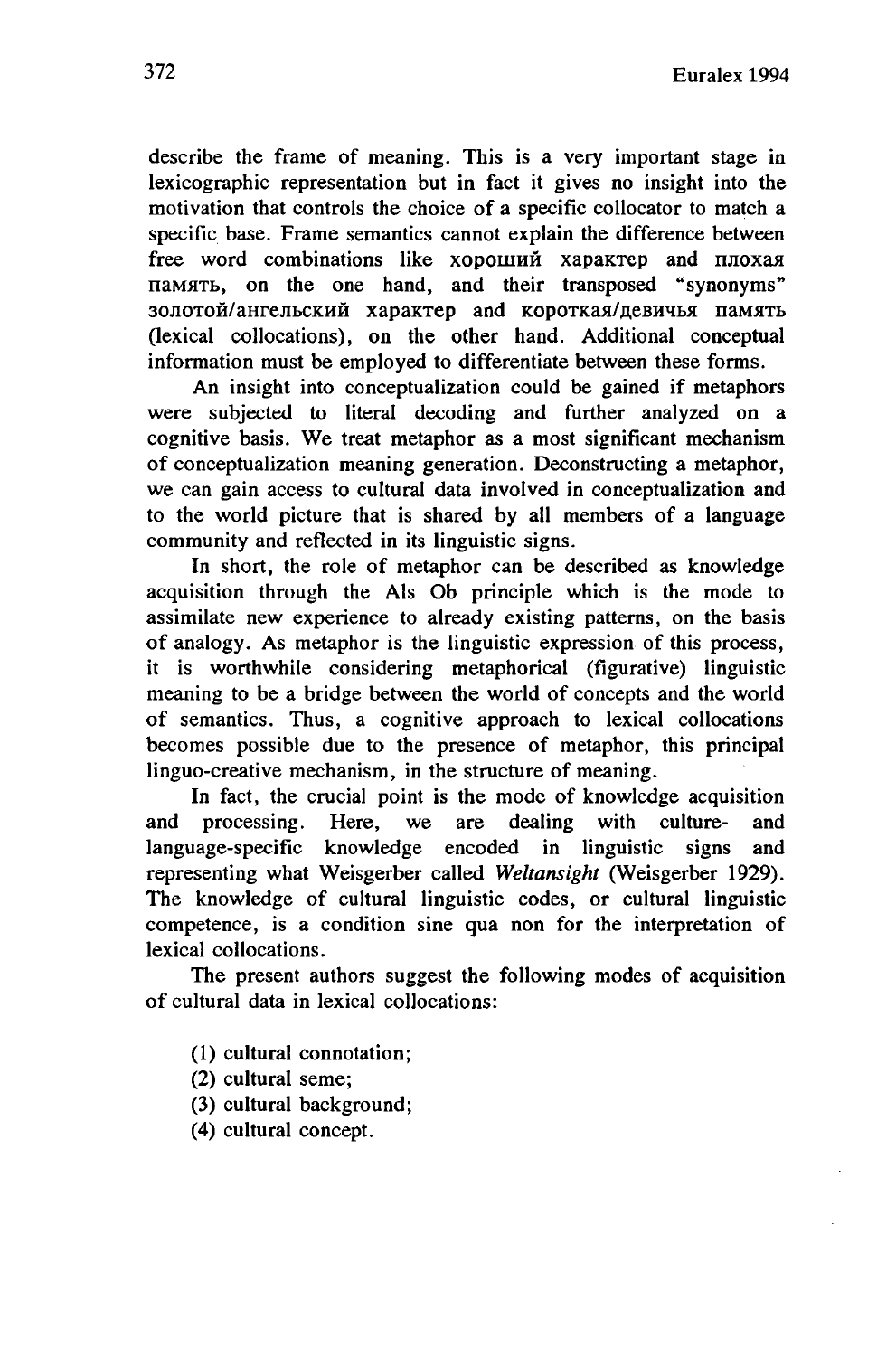1. By cultural connotation we mean an ethno/socio-cultural interpretation of associative and figurative motifs with respect to cultural categories (mythologems, prototypical situations, archetypes, quasi-symbols, etc.). In our classification, cultural connotation is the most influential parameter as it presupposes tropeic transposition, a typical mechanism in lexical collocations with an abstract base.  $E.g.$  in  $KHHra$   $IWHH$  and  $KHHra$   $KH3HH$  the dependent component KHHra is used in a figurative meaning. Soul and life are figuratively conceptualized as if they were books - information objects from which anybody who knows the code might obtain knowledge as if from reading a book. The metaphorical re-conceptualization of the collocator (жизнь, душа) implies a reference to the Holy Writ. Thus the metaphor ("soul/life as if it were a book") refers to a cultural symbol rather then a class of objects.

2. Cultural seme can be identified in some lexical collocations denoting abstract notions. The base or the collocator signifies cultural realia (such as 'angel' in ангельский характер or 'hell' in *an* OflHHOHecTBa). Different from (1), cultural data is not associated with the conceptual structure, but is part of the literal meaning of the base/collocator.

3. Cultural background is observed in collocations whose base or collocator denotes a historical event or a social phenomenon, highly-ideologized social realia. Thus,  $\mu$ турманы / капитаны / apxитекторы перестройки denote the agents of a historical social process in the USSR in the late 1980s. Its cultural background is very close to (2), but it has a strong political component of meaning that often has to be explained to non-native speakers.

4. Cultural concepts are constructs of social and spiritual spheres. Thus, TOCKa THeTeT contains a cultural concept TOCKa as the base of the collocation. Linguistic comparison shows that such concepts are constructed in a culture/language-specific way: in the case of TOCKa, for instance, there is no exact equivalent in English and comparable psychological states are denoted by a number of words (anguish, sorrow, grief, etc.). Cultural concepts refer to linguistic worldpicture and to the manner of world mapping that is specific for a given language.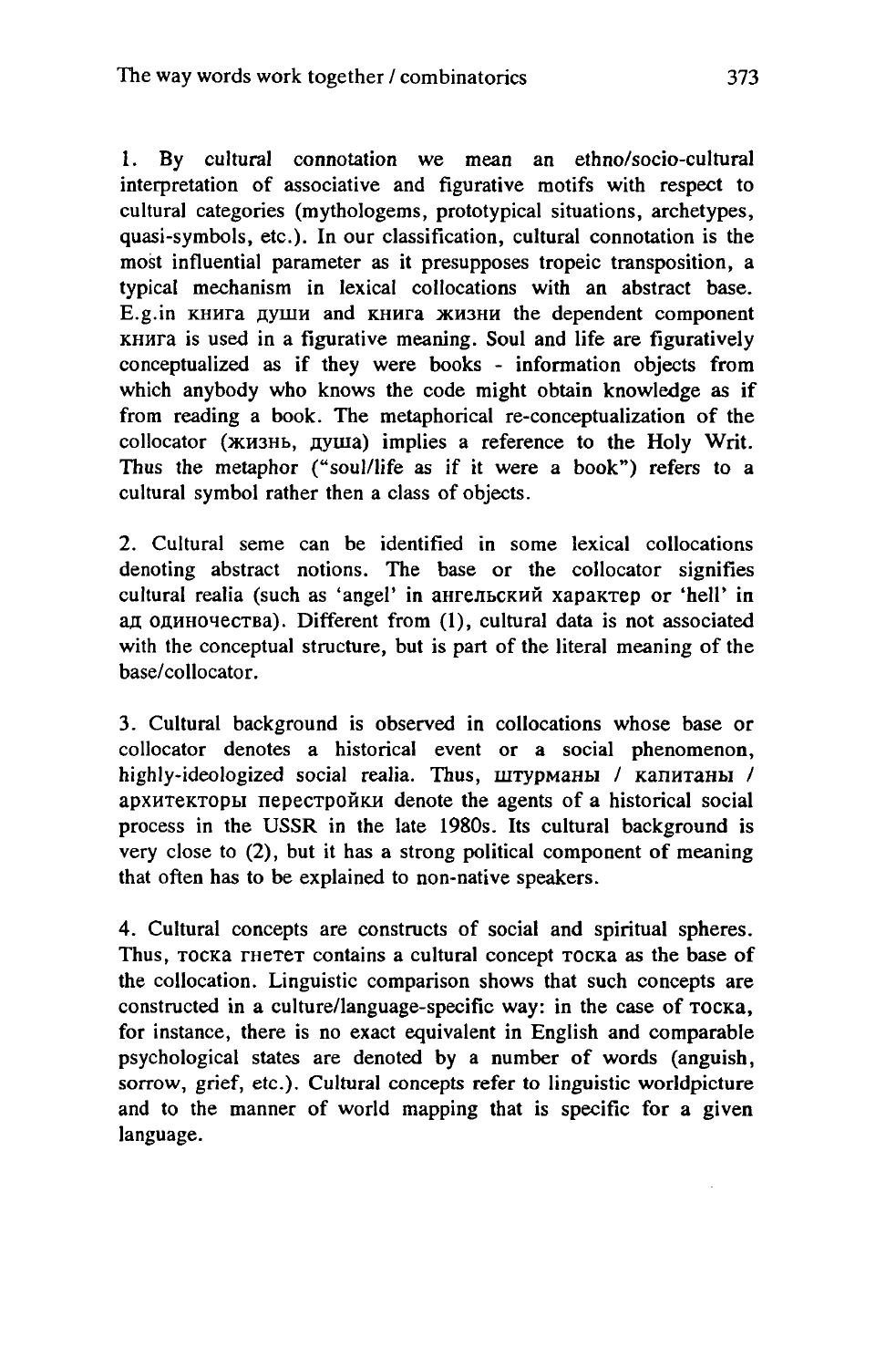## **4. Collocability resulting from discourse**

**At** the beginning we mentioned the need to differentiate between co-locations and collocations. However, as any phraseologists knows, this is not always easy; in fact, no rigid boundary can be established. As has been said, in every attempt of classification there remains a number of marginal cases - word combinations that can be treated either as free or set phrases depending on what system of description the researcher has adopted as his or her frame of reference. In terms of a cognitive approach, such dubious cases can be viewed as lexical collocations and, therefore, represented in phraseological dictionaries, but a special lexicographic procedure is required to make them "visible" against the background of numberless free word combinations. It has already been noted that the restriction of collocation in such cases results from cohesion which is generated at the cognitive (not semantic) level and reflects the general structure of linguistic world knowledge.

Linguistic world knowledge includes knowledge about "how things normally are". One can speak of ethno/socio-cultural specificity in this ideal world picture.

In Russian, there is a corpus of set phrases that directly reflect such knowledge and, in all their multitude, make up a kind of "encyclopaedia" implemented in linguistic meanings. They can be tentatively classified as follows:

- 1. The collocator names a constant or frequent property of the signified of the base, e.g.: синее море, зеленая трава, белый снег, темная ночь.
- 2. The collocator names a functional property of the signified of the base, e.g.: острый нож / острая бритва, мягкая перина. Such collocations are quite explicit as to the "normal" state of things: as a knife is designed for cutting, it is normally sharp. A blunt knife is an abnormal one.
- 3. The collocator reflects an implicative relation between the collocate and the signified of the base, e.g.:  $B$ ерный друг, HecuacTHaH cupoTa. According to dictionaries, the noun "friend" does not contain the seme 'loyalty', nor does the noun "orphan" contain the seme 'unhappy'. Lexical collocations of such a type contain derived knowledge, the connection between word meaning and implication being so close that if antonymous lexemes are substituted into the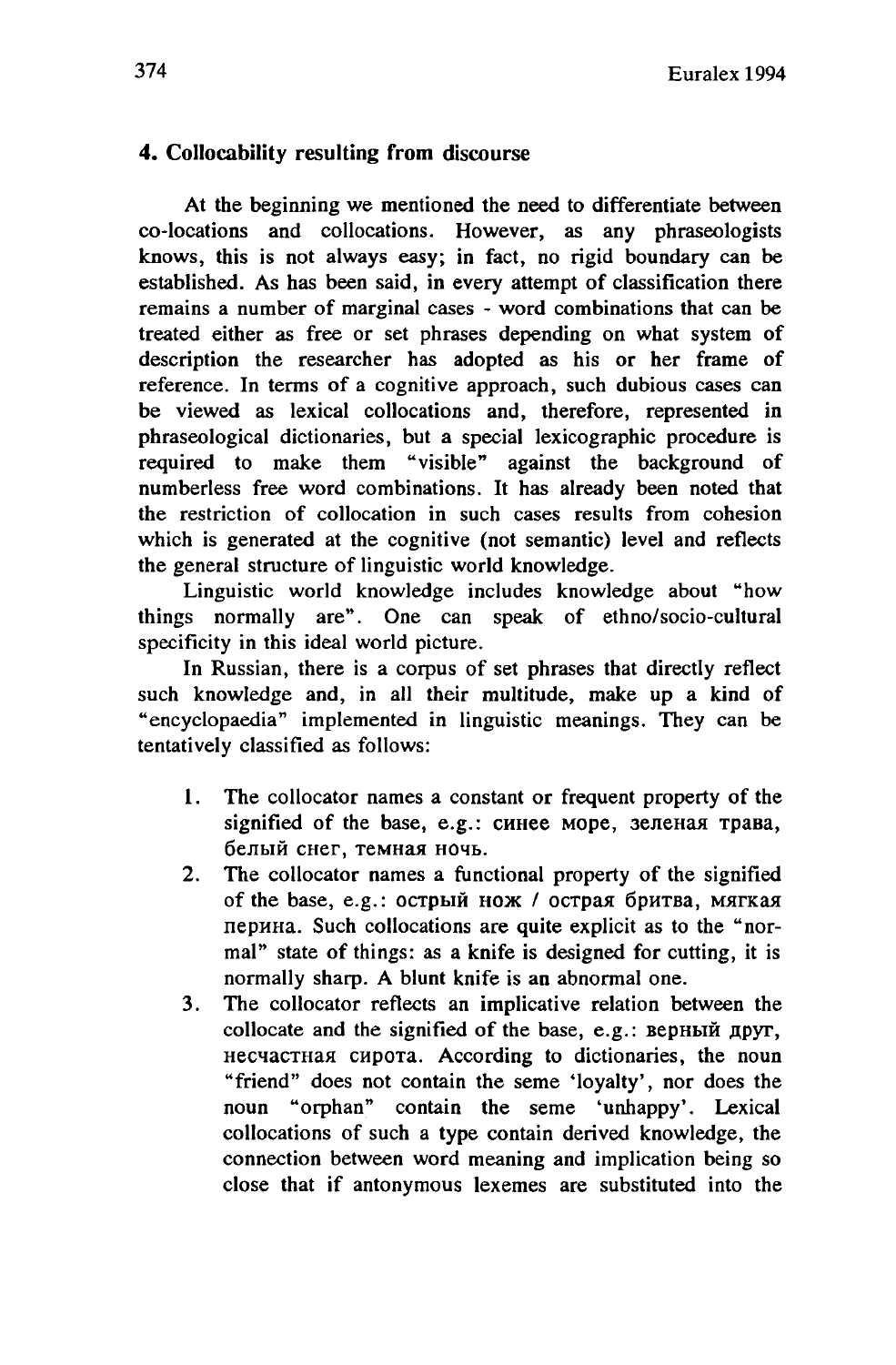collocation the result is an oxymoronic expression (\*неверный друг, \*счастливая сирота).

4. The modifier reflects a property expected of the signified of the base. No implicative link is observed at the surface, motivation is established at the depth level and is associated with conceptual rather than semantic meaning. For example, in the Russian conceptual world picture, a medicine is expected to be bitter. This can be seen in the collocation горькое лекарство, in the idiom подсластить пилюлю, and in a metaphoric lexical collocation горькая правда.

Telling somebody the bitter truth (горькую правду) means to tell him or her something unpleasant with an intention to help or heal him/her (of a bad habit, of a misconception, etc.) Thus, a bitter truth is a truth that heals. Sweet things cannot heal, cf. the Russian proverb Лучше горькая правда чем сладкая ложь.

Likewise 3Jaar Mayexa describes an expected property. A step-mother is associated with the Other, alien and evil. Therefore, the collocation 3Jaa Mayexa also finds motivation at the cognitive level. Word combinations such as **no**bpaa Mayexa, слапкое jieKapTCBO sound very much like oxymorons.

Although we were using the terms "collocator" and "base" with reference to word combinations of the above type, classifying them as lexical collocations is only possible in a very special way. Indirectly, their restricted combinability can be demonstrated by the fact that many of them can be expanded into comparisons, e.g.: мягкая перина – мягкая как перина; острый нож - острый  $K$ aK HO $K$ . This makes them different form free combinations, cf.: МЯГКАЯ ТКАНЬ - \*МЯГКИЙ КАК ТКАНЬ; - ОСТРЫЙ ТОПОР - \*ОСТРЫЙ  $K$ ак топор; злой человек  $-$  \*слой как человек.<br>However, the semantic cohesion resultin

the semantic cohesion resulting from world knowledge, is quite weak. It is only when a word combination is regularly reproduced in one or more types of discourse that one can speak sufficient of "boundness" for their inclusion in the class of lexical collocations. If this is the case, they acquire cultural markedness.

Thus we identify a class of word combinations which can be treated as lexical collocations under certain conditions and could be described as "discourse stereotypes". These are semantically non-transposed word combinations which are free combinations in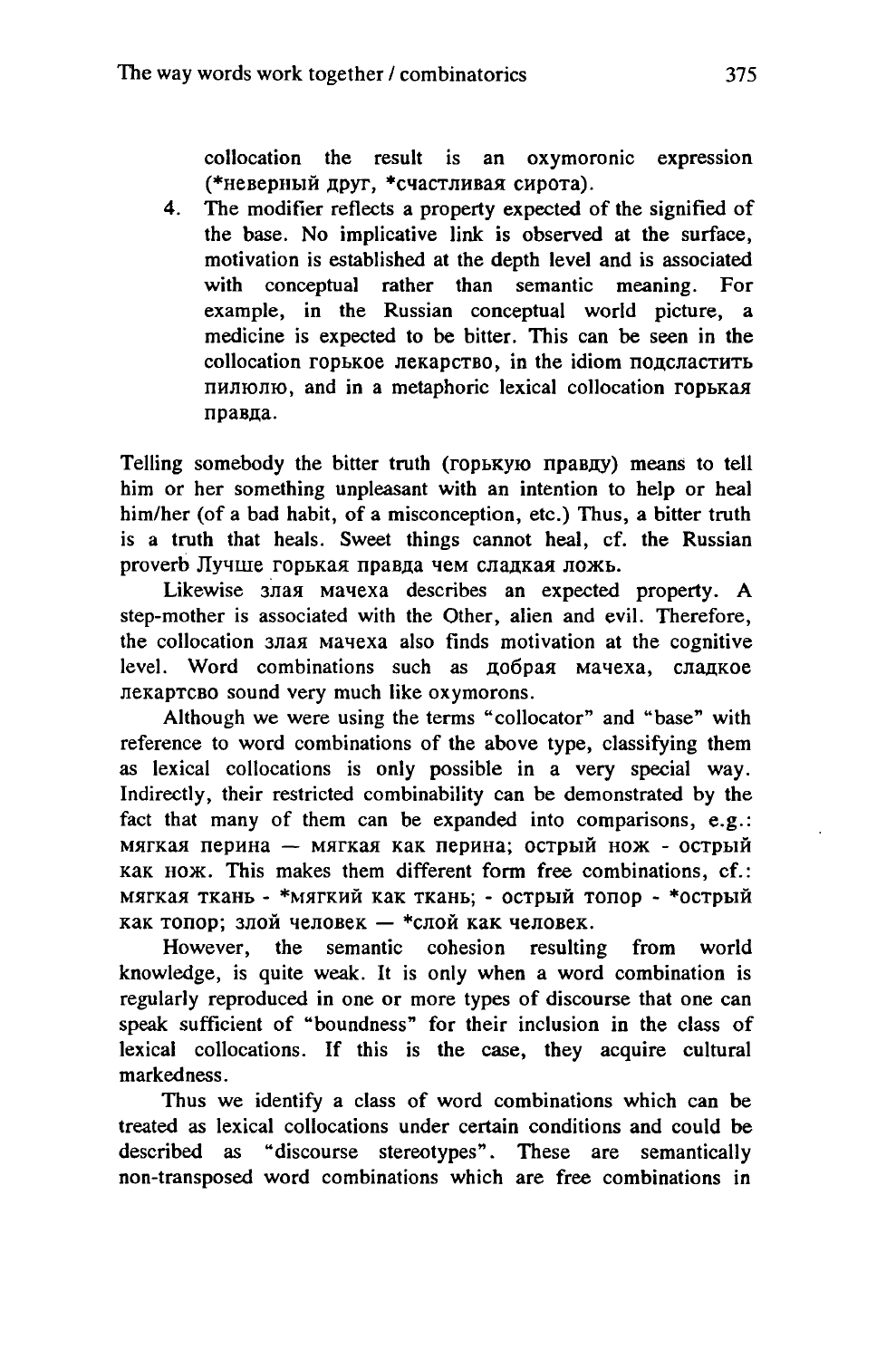terms of semantic criteria but which signify a holistic concept, convey connotations and are actively employed in certain genres of discourse. In the most general sense it can be said that such word combinations are culturally restricted by their usage in adopted genres of discourse. Thus, word combinations like 3лая мачеха, горькое лекарство, верный друг, синее море are identified as stereotypes of folkpoetry.

### 5. Conclusion

The problem of typology can be solved for lexical collocations if a flexible classification of conditions restricting collocation is elaborated. The number of such restrictions and a combination of types of restrictions in every individual case would provide grounds for the differentiation between free word combinations and lexical collocations. Results thus obtained could be applied in lexicographic presentation which would take account of relevant information deriving from each type of restriction.

In general, the different types of restrictions described in this paper can be reduced to the following classes:

- (1) The choice of collocator depends upon the semantics of both "partners". The motivation of restricted usage should be looked for in the semic content of the base and the collocator, and the fixed form and usage are the function of "binding" between semes.
- (2) The choice of collocator is the function of the frame. The lexical collocation serves to fill up a morphological lacuna or to compensate for the lack of derivational mechanisms.
- (3) The choice of collocator is the function of conceptualization of reality, both physical and cultural. Metaphor works as a cognitive mechanism relating the meaning of lexical collocations to other (non-verbal) symbolic systems.
- (4) The choice of collocator is the function of discourse, both in terms of its contents and pragmatics.

Identifying these classes, step by step, in the continuum of fixed expressions, a flexible typological system can be obtained that would account for a much wider scope of linguistic phenomena than would be the case should a classification with fewer dimensions be applied. This principle has an important practical application in lexicography,